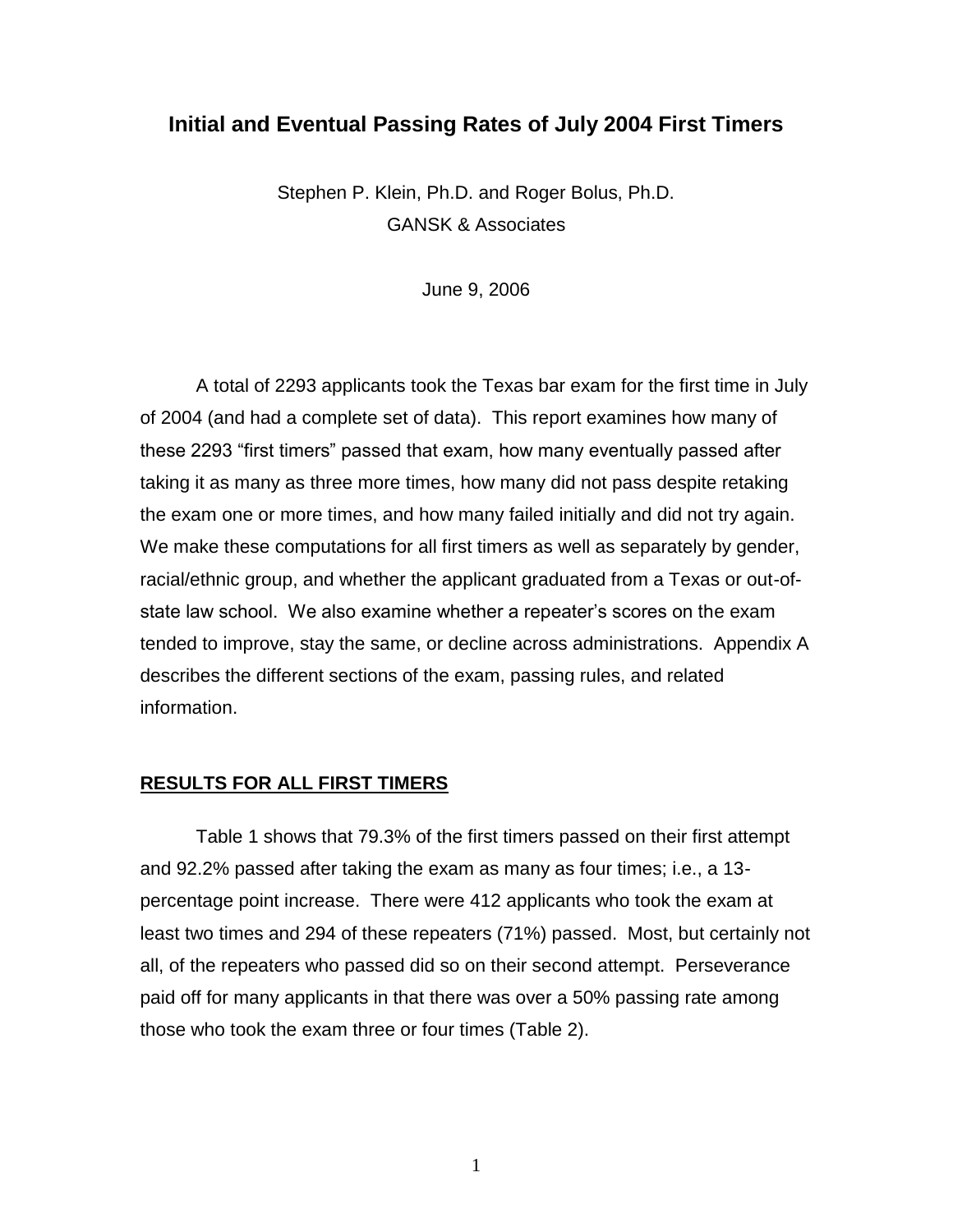#### Table 1

#### Number and Percent Passing and Failing as a Function of the Number of Attempts

| Group                                            | N    | Percent |
|--------------------------------------------------|------|---------|
| Passed on 1 <sup>st</sup> attempt                | 1819 | 79.3    |
| Passed on 2 <sup>nd</sup> attempt                | 224  | 9.8     |
| Passed on 3 <sup>rd</sup> attempt                | 57   | 2.5     |
| Passed on 4 <sup>th</sup> attempt                | 13   | 0.6     |
| <b>Total Eventually Passing</b>                  | 2113 | 92.2    |
| Failed on 1 <sup>st</sup> attempt and no repeats | 62   | 2.7     |
| Failed after a total of 2 attempts               | 53   | 2.3     |
| Failed after a total of 3 attempts               | 55   | 2.4     |
| Failed after a total of 4 attempts               | 10   | 0.4     |
| <b>Total Failing</b>                             | 180  | 7.8     |
| Total July 2004 First Timers                     | 2293 | 100%    |

| Table 2                                                            |  |
|--------------------------------------------------------------------|--|
| Number and Percent Passing as a Function of the Number of Attempts |  |

|                      | <b>Total Number of Attempts</b> |     |     |     |       |
|----------------------|---------------------------------|-----|-----|-----|-------|
|                      |                                 |     | ູ   |     | Total |
| Number of applicants | 1881                            | 277 | 112 | 23  | 2293  |
| Percent passing      | 97%                             | 81% | 51% | 56% | 92%   |

Table 3 shows the mean scale score on each section and overall for the 412 applicants who took the exam at least two times. These data indicate that on the average, a repeater's score on the second attempt was noticeably higher than that applicant's score on the first attempt (e.g., the nearly 35-point increase in mean total scale score is equivalent to two-thirds of a standard deviation in the population of all takers). This increase is probably due to additional study rather than simply practice because applicants are very familiar with question types as a result of taking similar exams in law school and bar prep courses.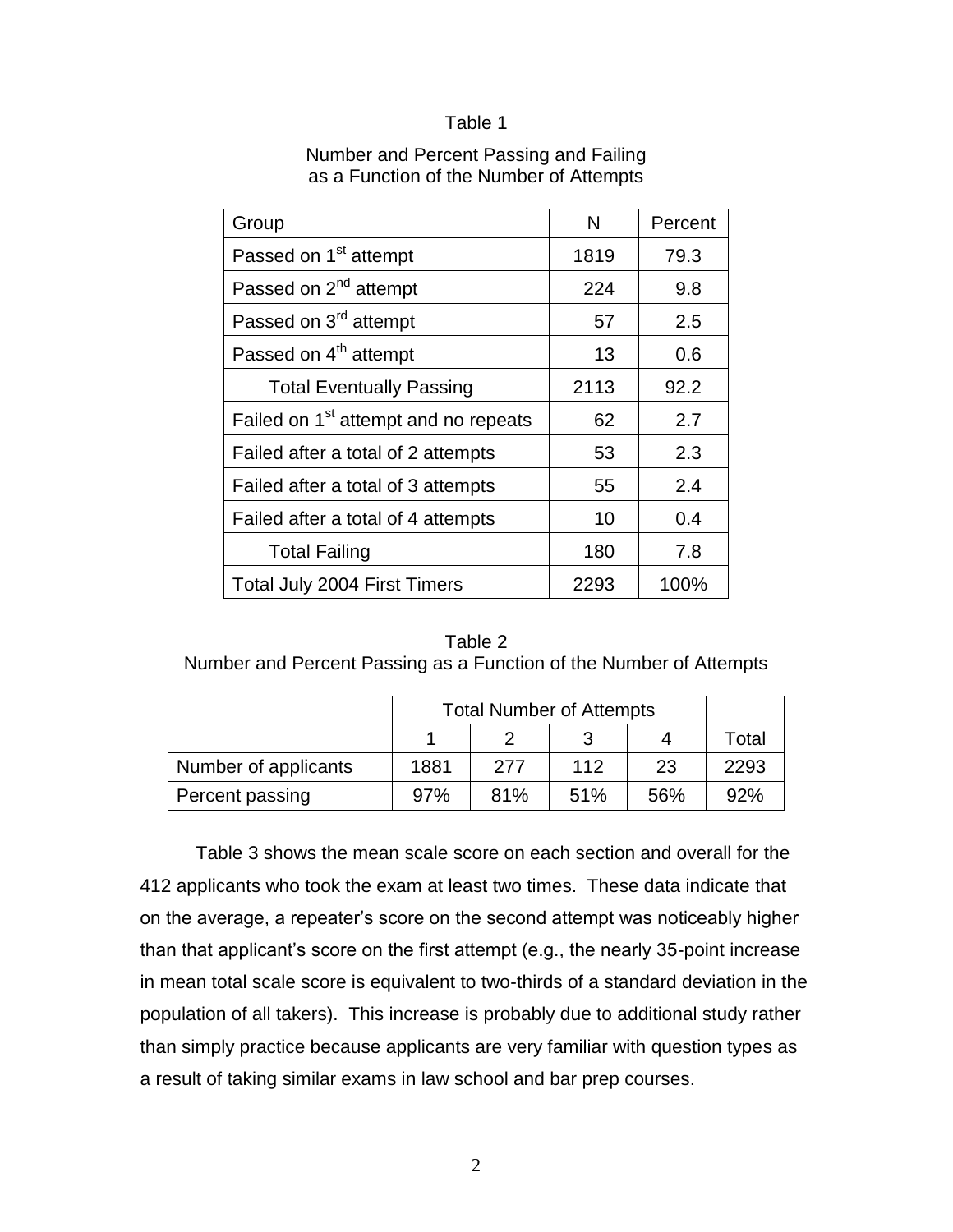Among the 412 applicants who took the exam two or more times, there was a moderate (r = .54) correlation between the total scores they earned on their first attempt and the total they earned on their second attempt. This finding indicates that their scores on their first attempt provide only a rough estimate of their relative standings on a subsequent administration. Put another way, many applicants had far more than a 35-point increase in total scores between attempts while others had far less than a 35-point gain (and 17 percent even lost ground). Retaking the test is no guarantee of earning a higher score.

| Test<br>Section | Mean on<br>1 <sup>st</sup> attempt | Mean on<br>$2nd$ attempt | <b>Difference</b><br>In Means |
|-----------------|------------------------------------|--------------------------|-------------------------------|
| MBE             | 127.2                              | 133.4                    | 6.2                           |
| Essay           | 126.6                              | 135.5                    | 8.9                           |
| <b>MPT</b>      | 132.9                              | 135.7                    | 2.8                           |
| P&E             | 129.2                              | 135.2                    | 6.0                           |
| Total           | 638.1                              | 672.9                    | 34.8                          |

Table 3 Mean Scale Scores by Section for Applicants Who Took the Exam at Least Twice  $(N = 412)$ 

Table 4 shows the mean total scale score on each attempt for applicants who took the exam once, twice, three, or four times. These data indicate that mean total scores increased with each attempt, but the magnitude of the increase varied between attempts; with the largest differences occurring between the last two tries. For example, in the group of 112 applicants who took the exam a total of three times, there was only a 12-point difference in mean total scale scores between their first and second attempts, but a 23-point difference between their second and third attempts. Thus, the 35-point difference between their first and last attempt was largely attributable to the difference between their second and third tries.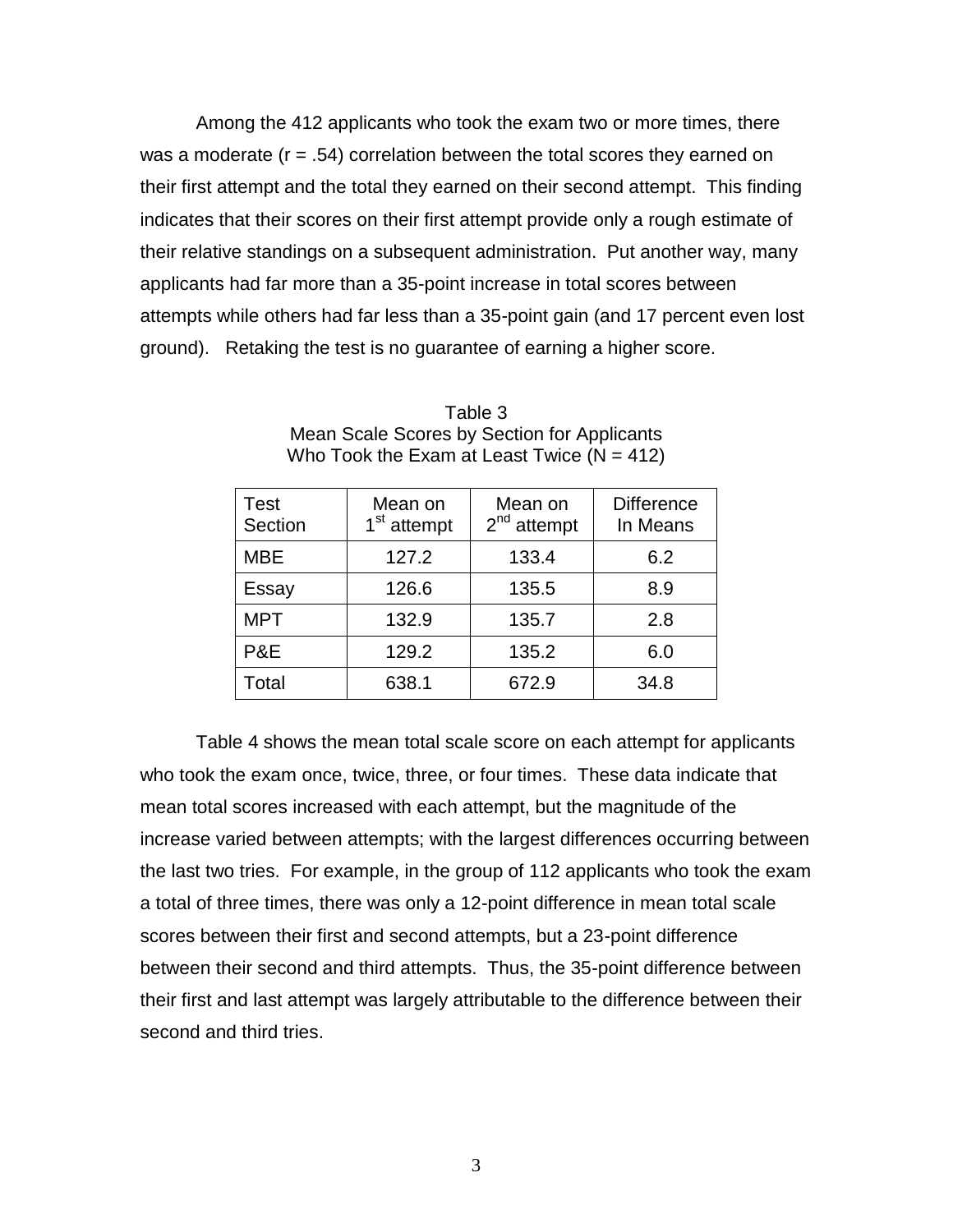| Number of<br>applicants | <b>Mean Total Scale Score</b><br>$1st$ Try | <b>Difference</b><br>1 <sup>st</sup> to Last |     |     |    |
|-------------------------|--------------------------------------------|----------------------------------------------|-----|-----|----|
| 1881                    | 732                                        |                                              |     |     |    |
| 277                     | 644                                        | 691                                          |     |     | 47 |
| 112                     | 626                                        | 638                                          | 661 |     | 35 |
| 23                      | 620                                        | 632                                          | 633 | 676 | 56 |

Table 4 Mean Total Scale Scores as a Function of the Number of Attempts

The group of 1881 first timers who took the exam only once included 62 applicants who failed and did not try again. Their mean total scale score on this first attempt was 621; i.e., 54 points below the 675 that is needed for passing. If all of these 62 applicants took the exam again and if their average score increase was the same as that of those who did repeat the exam at least once (i.e., 35 points), then about 22 of the 62 non-repeating fails (35%) would have passed. If that happened, the overall eventual passing rate would have moved up slightly from 92% to 93%. However, it is not at all clear that this would occur. For example, the 62 non-repeating fails might not prepare as diligently for a retake as those who actually did sit for the exam again.

#### **ANALYSIS BY SUBGROUP**

Table 5 presents the results of our analysis of the initial and eventual passing rates of various subgroups of applicants. The first column of data shows the number of applicants in the group. The next four columns show, in order: the percent passing on their first try; the percent passing on one or more subsequent attempts; the percent failing despite taking the exam two or more times; and the percent taking the exam once, failing, and not trying again. The sum of the values in these four columns for a given group may not equal 100% due to rounding. The last column shows the overall percent passing in the group. For example, 94% of the graduates from the nine Texas law schools eventually passed compared to 87% from out-of-state law schools.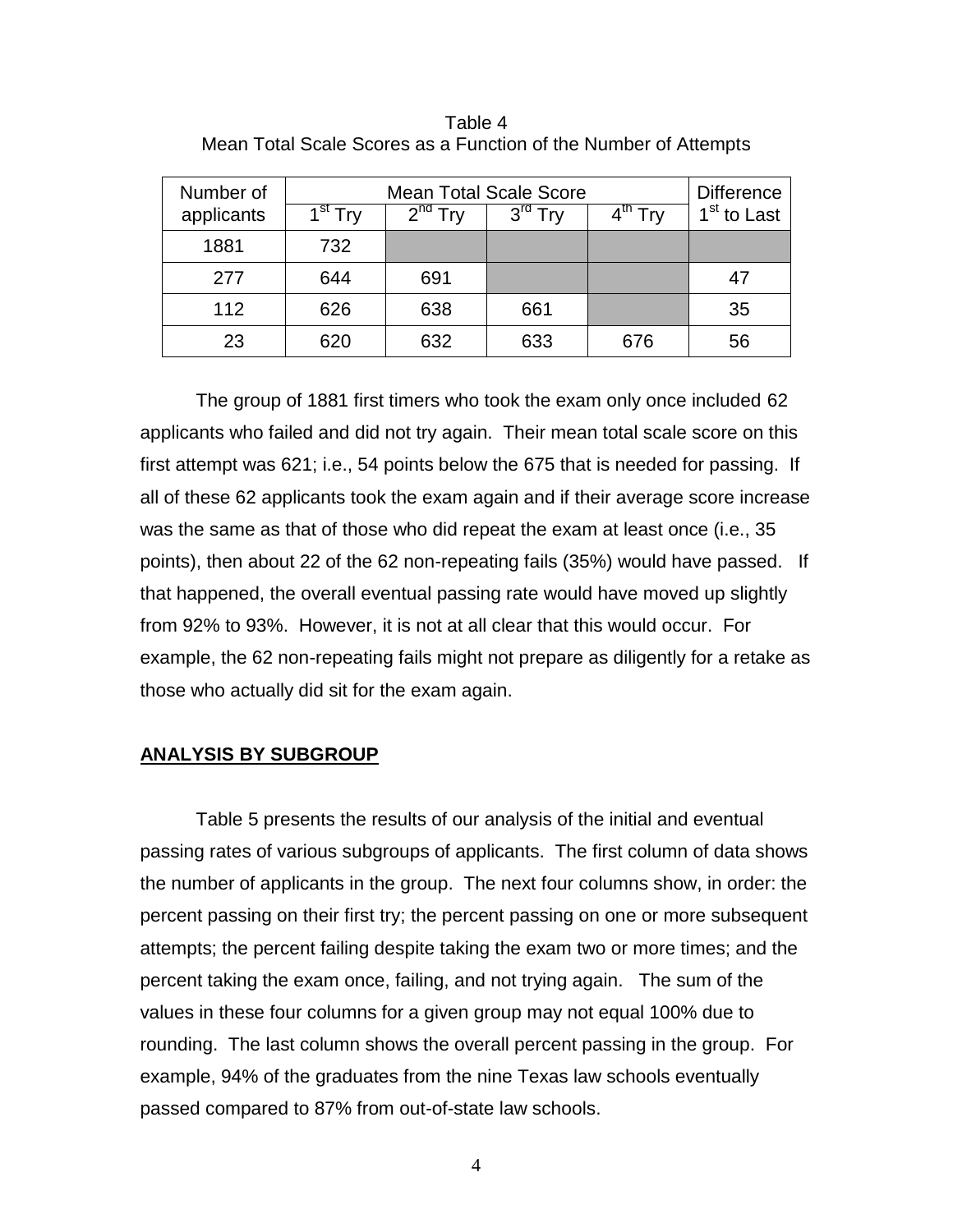| Group        | N    | Pass on<br>$1st$ try | Pass on<br>>2 tries | Fail on<br>>2 tries | Fail on 1 <sup>st</sup><br>& only try | Total %<br>Passing |
|--------------|------|----------------------|---------------------|---------------------|---------------------------------------|--------------------|
| In-state     | 1701 | 81                   | 13                  | 4                   | $\overline{2}$                        | 94                 |
| Out-of-state | 592  | 75                   | 12                  | 8                   | 4                                     | 87                 |
|              |      |                      |                     |                     |                                       |                    |
| Female       | 1115 | 79                   | 13                  | 5                   | 3                                     | 92                 |
| Male         | 1178 | 80                   | 13                  | 5                   | 3                                     | 92                 |
|              |      |                      |                     |                     |                                       |                    |
| White        | 1714 | 84                   | 10                  | $\overline{4}$      | 2                                     | 94                 |
| Asian        | 103  | 75                   | 17                  | 6                   | $\overline{2}$                        | 92                 |
| Hispanic     | 219  | 68                   | 21                  | 7                   | 4                                     | 89                 |
| <b>Black</b> | 198  | 51                   | 26                  | 16                  | 8                                     | 77                 |
|              |      |                      |                     |                     |                                       |                    |
| Total        | 2293 | 79                   | 13                  | 5                   | 3                                     | 92                 |

Table 5 Percentage of Applicants in Various Pass/Fail Categories by Subgroup

There were 15 Black applicants (8% of all the July 2004 Black first timers) who took the exam once and did not try again. This is a relatively large percentage of non-repeating fails compared to the other racial/ethnic groups. About 5 of these 15 applicants were likely to pass if they tried again because they had initial scores that were within 35 points of the 675 required for passing. Thus, if all 15 repeated the exam, the eventual passing rate for Blacks would be about 80%.

The unusually high percentage of initially unsuccessful Blacks who did not repeat the exam did not appear to be due to their having especially low initial scores. For example, their initial mean total scale score of 612 was comparable to the initial mean among non-repeating Hispanic applicants (see Table 6).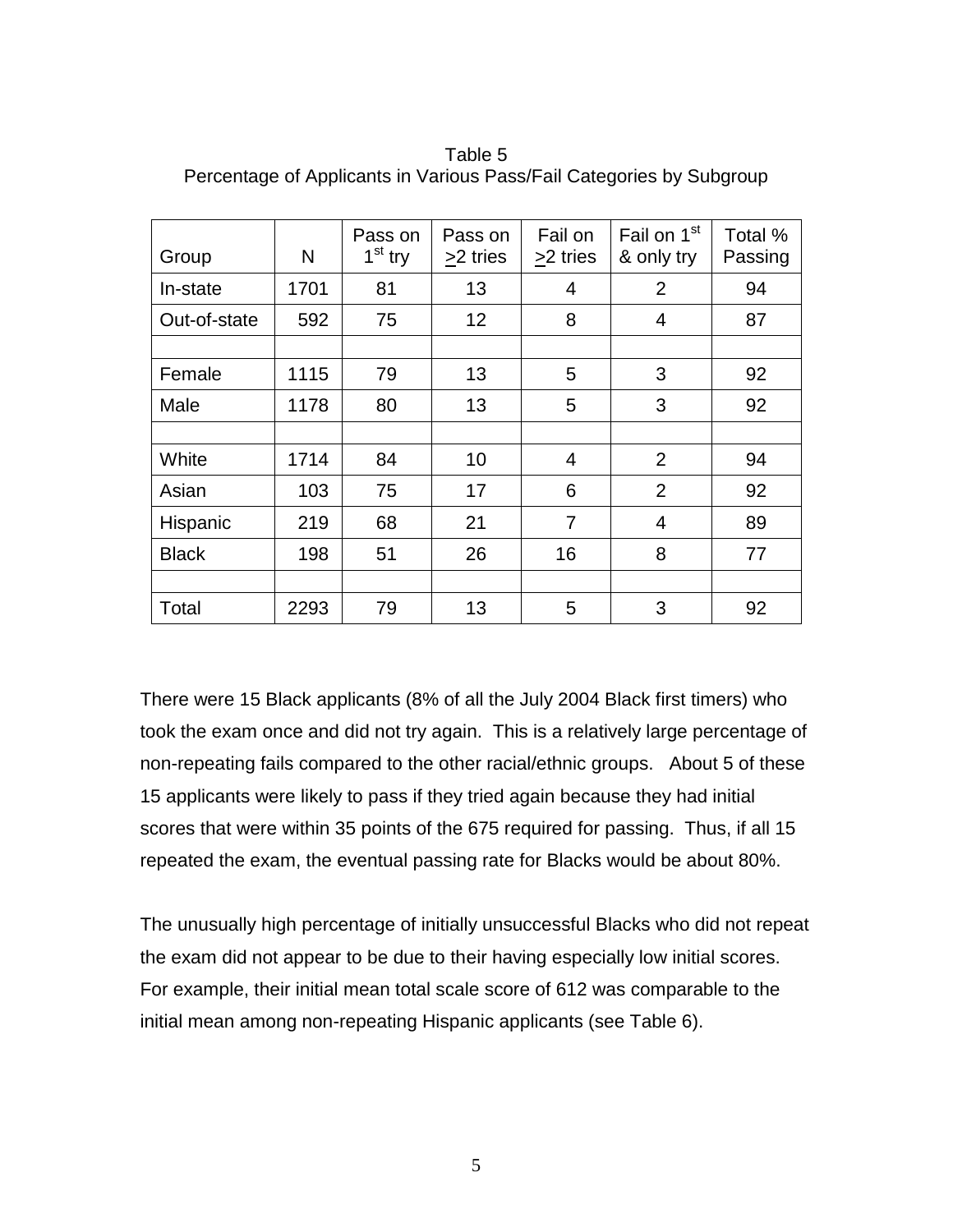| Group             | Number of<br>Applicants | Mean Total<br>Scale score | N with mean<br>>640 |
|-------------------|-------------------------|---------------------------|---------------------|
| White             | 35                      | 626                       | 13                  |
| Hispanic          | 9                       | 611                       | 3                   |
| <b>Black</b>      | 15                      | 612                       | 5                   |
| <b>All Others</b> | 3                       | 633                       |                     |
| Total             | 62                      | 621                       | 22                  |
|                   |                         |                           |                     |

Table 6 Non-Repeating Fails by Racial/Ethnic Group

# **SUMMARY AND CONCLUSIONS**

Analyses of the cohort of 2293 applicants who took the Texas bar exam for the first time in July of 2004 found that 79% passed on their first attempt and another 13% passed after as many as three more tries. Thus, their eventual passing rate was 92%. Repeaters tended to earn significantly higher bar exam scores on their subsequent attempt(s) than they did on their first try. Initial scores were only a moderately accurate predictor of eventual success. Persistence was rewarded in that about half of those who took the exam as many as three or four times eventually passed. Black applicants especially benefited from repeating the exam. Their initial and eventual passing rates were 51% and 77%, respectively. Their eventual rate probably would have been even higher if more of those who were initially unsuccessful repeated the exam. Taken together, the study's findings suggest that Texas applicants who do not pass on their first attempt should be strongly encouraged to study for and take the exam again.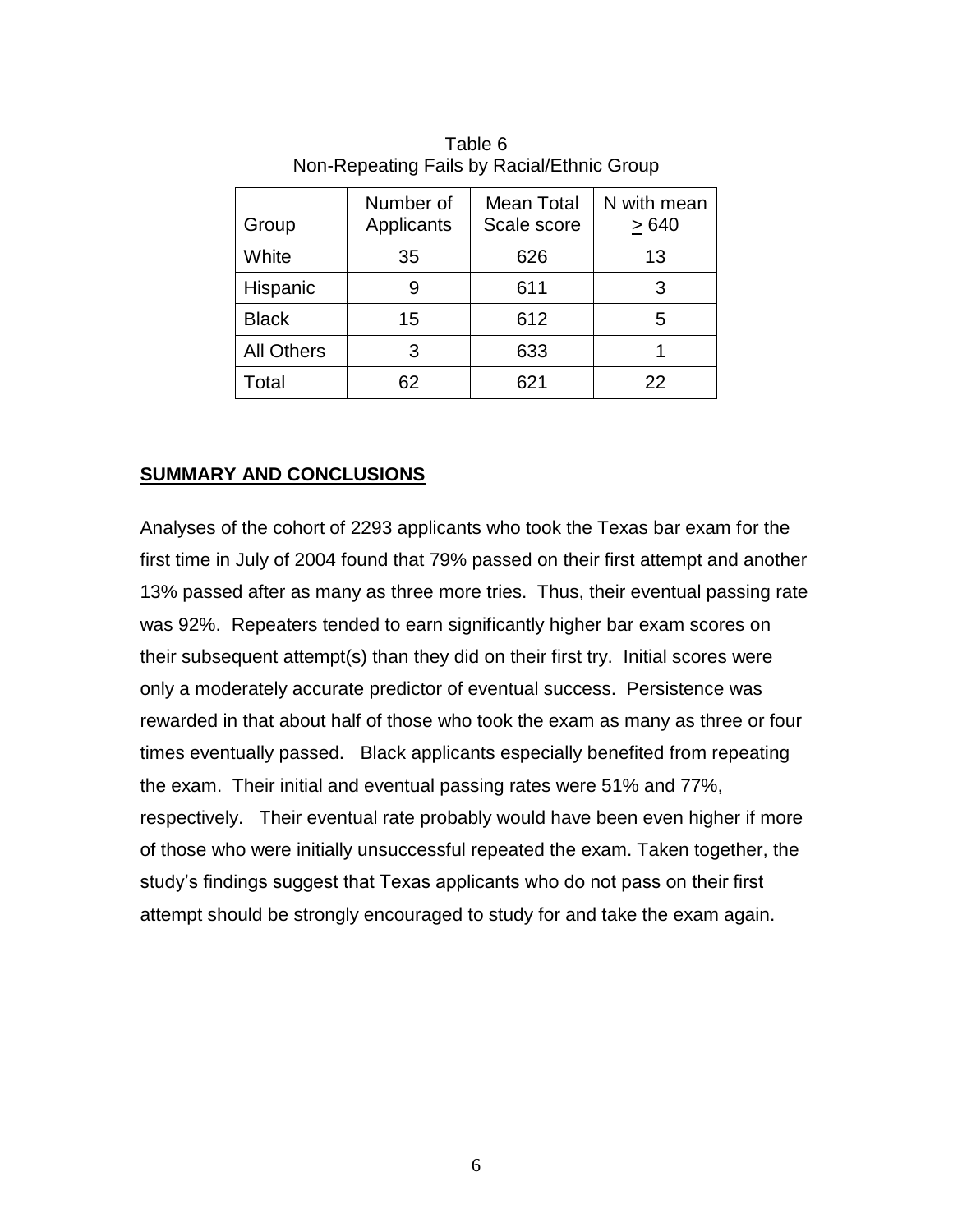## **Appendix A**

### **Texas Bar Exam Components**

The Texas Bar Exam is a two and a half-day test. There is one day for the Texas essay section, one day for the Multistate Bar Exam, and a half-day for the combination of the Multistate Performance Test and the Texas Procedure and Evidence test. The major features of these four components are as follows:

Multistate Bar Exam (MBE). The MBE is a six-hour, 200-question, multiplechoice test. MBE questions (or "items") are prepared and scored by American College Testing (ACT) under the general direction of the National Conference of Bar Examiners. The MBE has an approximately equal number of items in each of the following six subjects: Constitutional Law, Contracts, Criminal Law, Evidence, Property, and Torts. An applicant's MBE "raw" score is the number of questions answered correctly.

A subset of the MBE questions that are asked on one administration (such as July 2004) have been used previously. ACT uses the data on these repeated items to adjust MBE raw scores for possible differences in average question difficulty across administrations. As a result of this calibration process (which is called "equating" or "scaling"), a given MBE "scale" score indicates about the same level of proficiency regardless of the administration on which it was earned.

Multistate Performance Test (MPT). Texas administers one 90-minute MPT question or "task", consisting of a legal analysis and writing assignment. This task is developed under the direction of the National Conference of Bar Examiners. There is a new task for each administration. Texas readers grade the answers on a 1 to 6 scale in half-point intervals.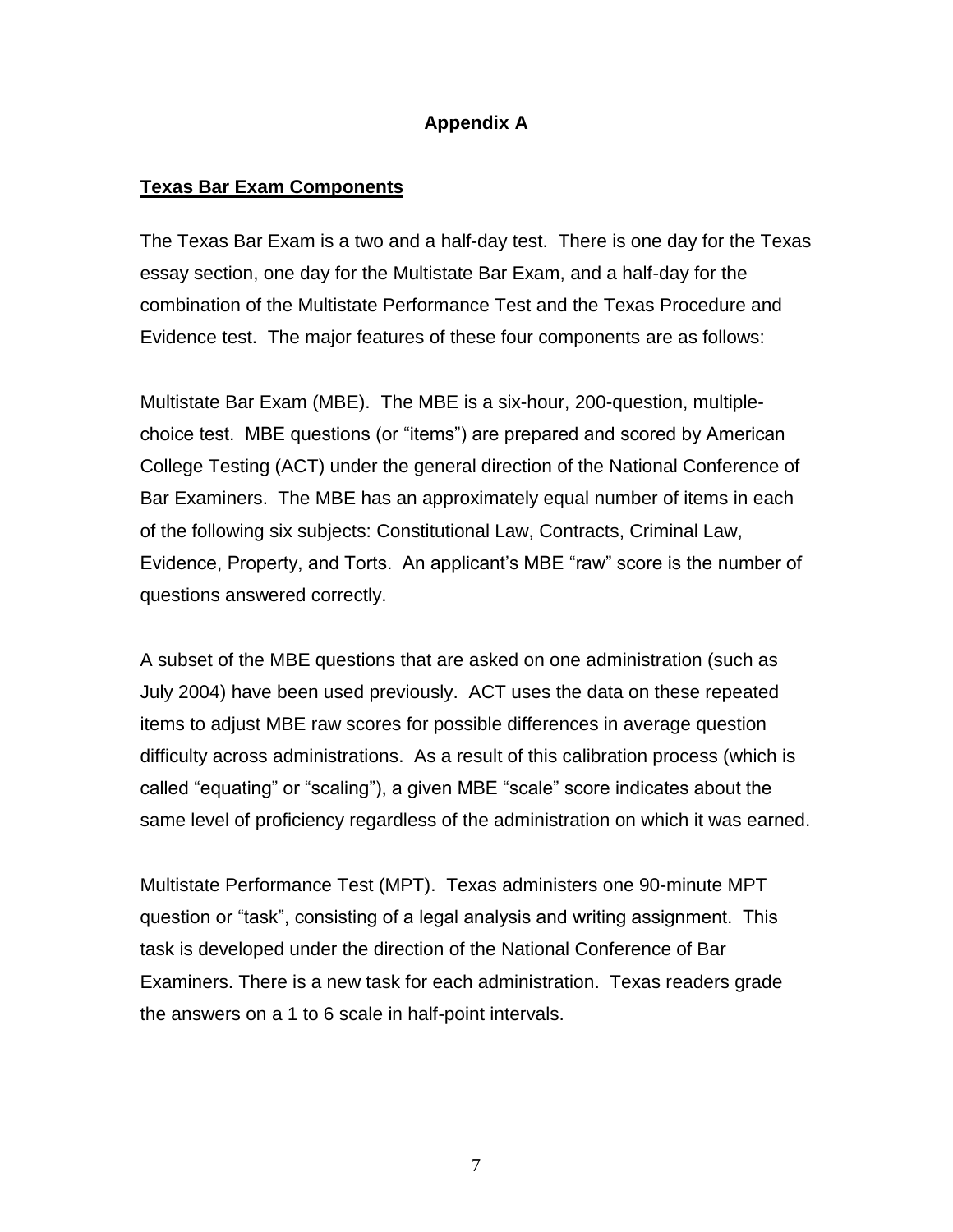An MPT task assesses certain practice oriented legal research, analysis, and writing skills. A task consists of a File that looks like a typical lawyer file (e.g., letters, memos, reports, and the like) and includes relevant and irrelevant materials and a Library with all the case law, statutes, and secondary materials needed to deal with various matters in a hypothetical case. Candidates use the File and Library to complete a realistic task, such as drafting a memo to a senior lawyer, a letter to a client or opposing counsel, or a brief to be filed with a court.

Texas Essay Test. The six-hour essay portion of the Texas exam consists of 12 questions in such areas as Business Associations, Wills, Real Property, and Family Law. Members of the Texas Board of Law Examiners, with the assistance of professional editors, draft the questions. Board members and experienced attorney graders then score the answers to each question on a 1 to 25-point scale. The maximum possible essay raw score is  $12 \times 25 = 300$  points.

Texas Procedure and Evidence (P&E) Test. The 90-minute P&E test contains 20 short- answer civil questions and 20 short-answer criminal questions. The Texas Board of Law Examiners creates these questions with the assistance of professional editors. Board members and experienced attorney graders score the responses to each question on a 0 to 5 scale. Texas divides the total P&E raw score on each section by 2.0 so that the maximum possible total P&E raw score across the two sections is 100 points.

### **Total Scores and Pass/Fail Rules**

Texas converts total essay raw scores to the same scale of measurement as that used for the MBE. This is done to adjust the essay scores for possible differences in average question difficulty across administrations. Scaling involves assigning the highest total essay raw score the same value as the highest MBE scale score in Texas, the second highest total essay raw score the same value as the second highest MBE scale score, and so on until the lowest total essay raw score is the assigned the same value as the lowest MBE scale